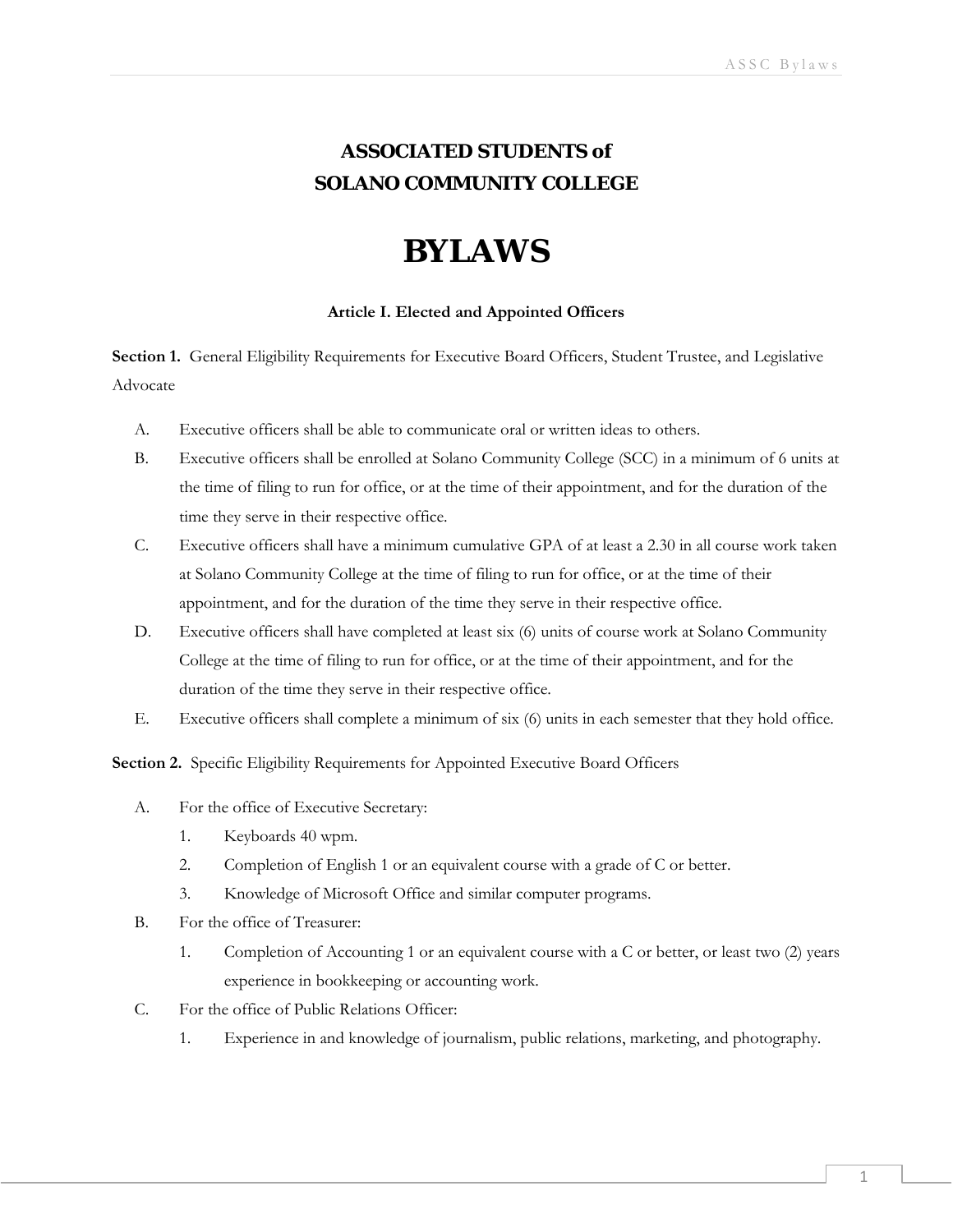**Section 3**. Specific Eligibility Requirements for Student Senate positions.

- A. All Senators must be enrolled in a minimum of 6 (six) units at SCC.
- B. Senators selected for Governing Board Representative, Student Services, Curriculum (Academic & Vocational), Diversity Affairs, and Business Services will:
	- 1. Have knowledge of their respective positions for which they seek appointment. (see Article III, Section 2)
	- 2. Have earned a minimum cumulative GPA of 2.0 for all, if any, course work taken at Solano Community College. (New students to SCC may serve one semester with no GPA. However, after that one semester, their GPA must be at least a 2.0 or it will result in their immediate removal).
- C. Academic Division Senators shall:
	- 1. Have knowledge of their respective divisions for which they seek appointment.
	- 2. Meet the same requirements as stated in Section 3.B.2.
- D. After the end of the Fall Semester, the ASSC Advisor and Executive Board shall review all Senators. The ASSC Advisor and Executive Board will review whether each Senator still meets the requirements of his or her appointed position, and shall review to what degree the Senator has performed the duties of his or her position. This also includes to what the degree the Senator has represented the students of SCC as a whole. The ASSC Advisor and/or Executive Board may ask for a resignation or file charges if they believe that the Senator has not fulfilled the duties of the position for which they were selected or no longer adequately meet the eligibility requirements of the position.

#### **Article II. Selection Committees**

**Section 1.** The Selection Committee shall consist of the ASSC President (who shall chair the Selection Committee), the ASSC Vice President, Legislative Advocate, the Student Trustee, and the ASSC Advisor.

A. The Selection Committee shall select and appoint the following positions: Executive Secretary, Treasurer, and Public Relations Officer.

Section 2. The Senate Selection Committee shall consist of the ASSC President (who shall chair the Senate Selection Committee), the ASSC Vice President, the ASSC Advisor, Legislative Advocate, Student Trustee, and a former ASSC Senator, who has not applied for the Student Senate and who has been selected by both the ASSC Advisor and ASSC President.

A. The Senate Selection Committee shall select and appoint all Student Senators.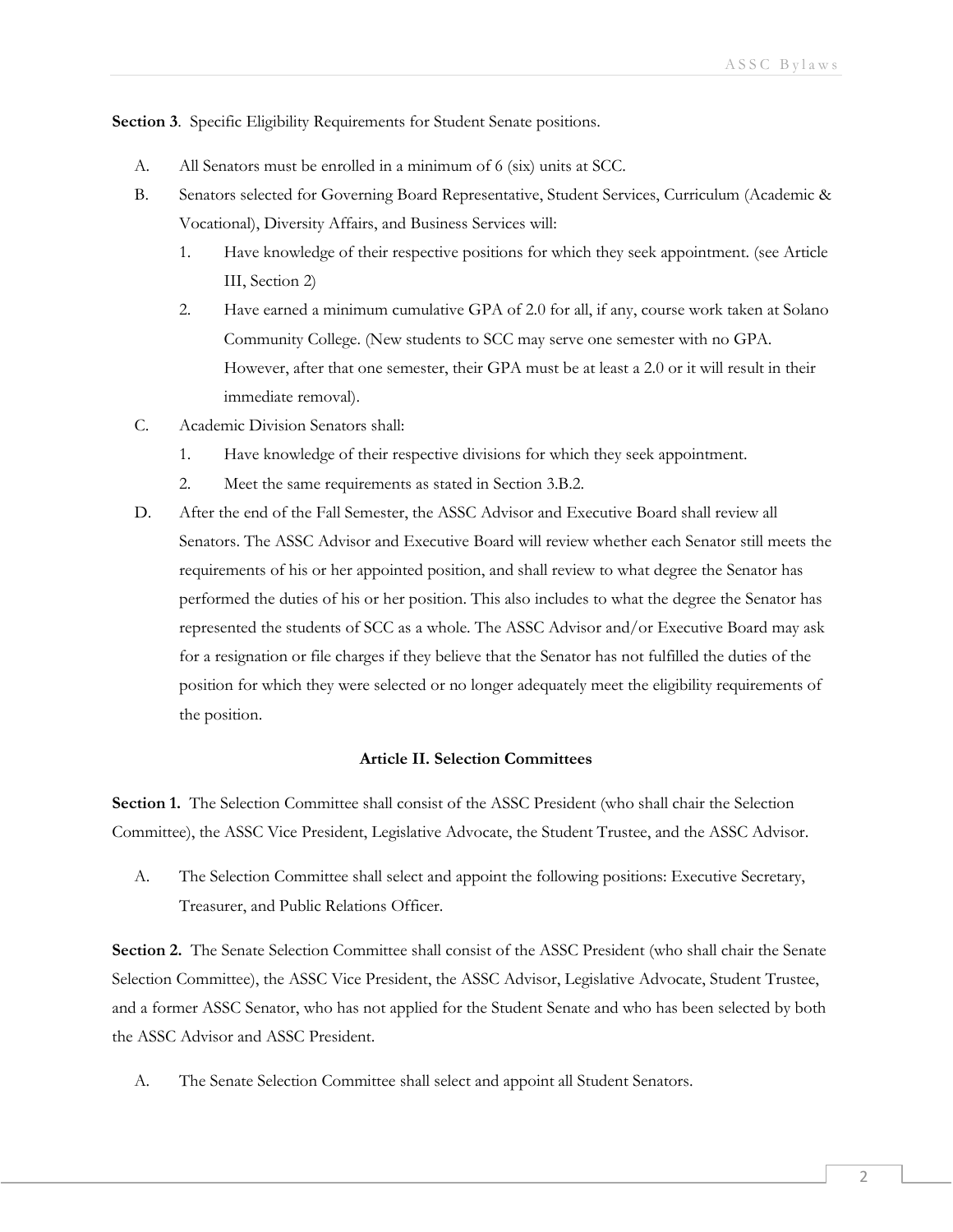### **Article III: Duties of the ASSC Officers**

**Section 1.** The Executive Board shall propose to the ASSC Student Senate new policy and changes. The Executive Board shall implement policy established by the Student Senate, coordinate the day-to-day business of the ASSC, and oversee ASSC finances. The duties of the Executive Board shall include, but are not limited to, the following:

- A. The ASSC President shall:
	- 1. Preside over all Student Senate and Executive Board meetings.
	- 2. Communicate any and all pertinent ASSC and SCC information and business to ASSC.
	- 3. Create and abolish student committees of the ASSC; and appoint ASSC members to chair such committees.
	- 4. Serve as the ex-officio member of ASSC committees established by the Executive Board or Student Senate.
	- 5. Issue official statements and documents, which will be drafted by the Executive Secretary and approved by the Student Senate.
	- 6. Establish and recommend a budget to the ASSC Student Senate at the beginning of the fall semester.
	- 7. Ensure that all members of the ASSC are properly trained and have a working knowledge of ASSC governing documents, parliamentary procedures, the Brown Act, and shared governance. This will be in conjunction with any training set forth by the ASSC Advisor.
- B. The ASSC Vice President shall:
	- 1. Assist the President in his/her duties as defined in Article III, Section 1.A.1-7.
	- 2. In the absence of the President, preside over ASSC meetings, and represent the President in all other matters where the ASSC President usually represents the ASSC.
	- 3. Chair the Inter-Club Council (ICC), the Club Funding Committee, and any other such committee formed by the ICC.
	- 4. Perform the duties as outlined in the ICC Constitution. (Article VI, Section 1)
- C. The ASSC Executive Secretary shall:
	- 1. Take the minutes of all ASSC meetings and post the minutes by the Friday morning following the ASSC meeting.
	- 2. Prepare the agendas of all ASSC meetings and post the agendas by 12:30 pm on the Thursday prior to the ASSC meeting, in accordance with the Brown Act.
	- 3. Maintain a file of all pertinent records and materials of ASSC.
	- 4. Be responsible for drafting, maintaining, and copying all ASSC correspondence, official statements, and documents.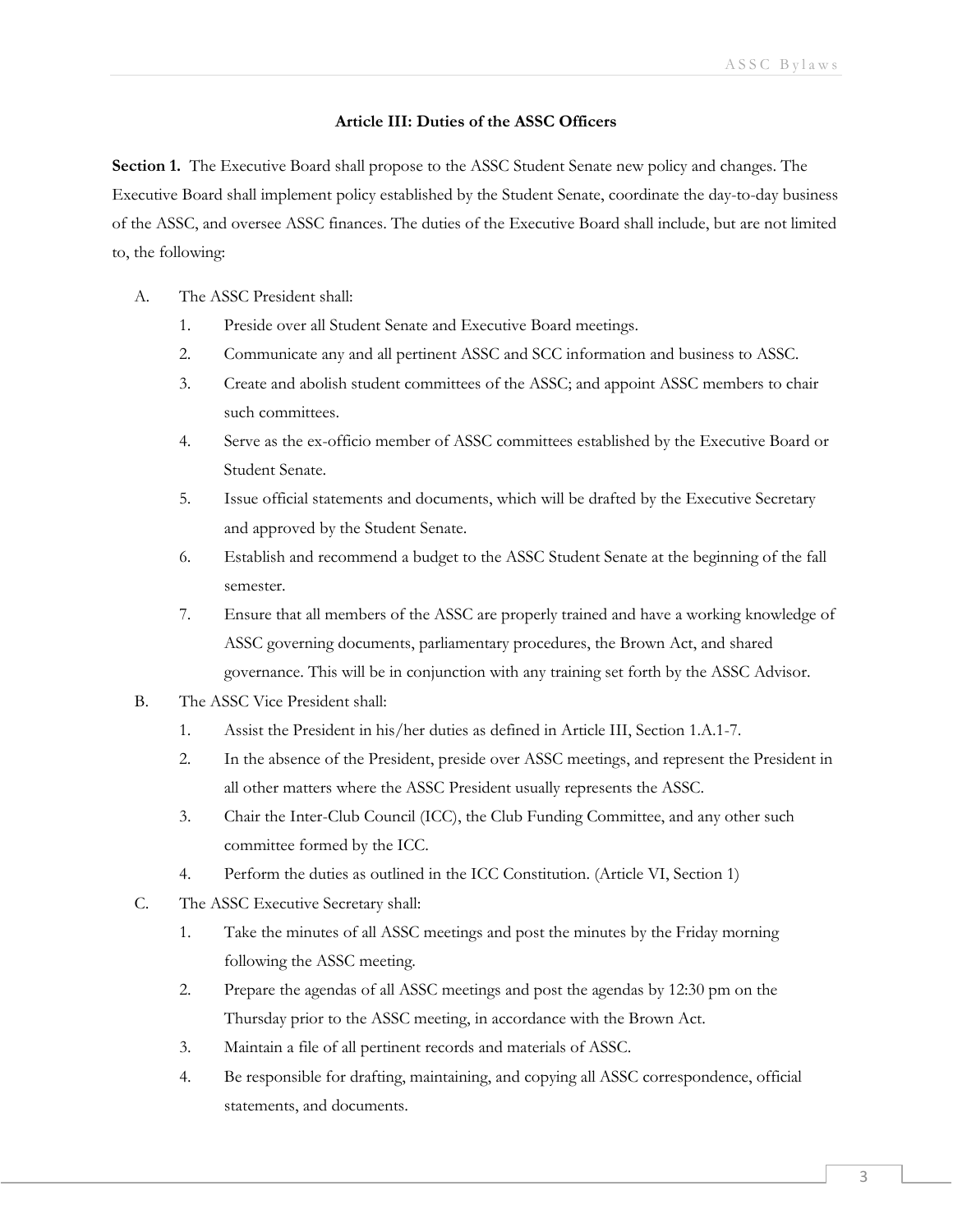- D. The ASSC Treasurer shall:
	- 1. Maintain financial control of ASSC finances within the ASSC-approved annual budget and in accordance with appropriate college accounting policies and procedures.
	- 2. Make authorized expenditures maintain a file copy in the ASSC Office and keep on file for two years.
	- 3. Chair the Capital Improvements Committee and make recommendations to the ASSC Student Senate.
	- 4. Provide an accounting of all revenues, expenditures, and general donations to the ASSC Student Senate on monthly basis.
- E. The ASSC Public Relations Officer shall:
	- 1. Work with the Executive Board and the College to establish effective communication on behalf of SCC students.
	- 2. Devote a minimum of 5 hours a week to campus communication including input to the *ASSC Newsletter, Tempest*, and the College's Public Information Office.
	- 3. Obtain prior approval from the ASSC President and ASSC Advisor before disseminating or distributing publicity (such as press releases, flyers, and posters) and other public relations materials promoting ASSC and ICC activities.
- F. All ASSC Executive Board Officers shall:
	- 1. Attend the ASSC Student Senate and Executive Board meetings; attendance is mandatory for all officers. If unable to attend, the officer shall notify the ASSC Advisor and President at least 24 hours in advance. Only in cases of emergency will the absence be excused. Three or more unexcused absences may be grounds for removal, at the discretion of the ASSC Advisor and remaining members of the ASSC Executive Board. This pertains to the regularly scheduled meetings and is not subject to emergency meetings or unofficial meetings.
	- 2. Be available at least five hours a week in the ASSC office for appointments and other ASSCrelated work.

**Section 2.** The ASSC Student Senate shall propose and establish policy for the ASSC; oversee the general operation of the ASSC; exhibit leadership by example and encourage academic excellence; and participate in the development, augmentation, and improvement of the academic program. The duties of the Senators shall include, but are not limited to, the following:

A. Representing SCC students at all levels of shared governance, including campus-wide committees, the Governing Board, student forums, taskforces, and hiring committees.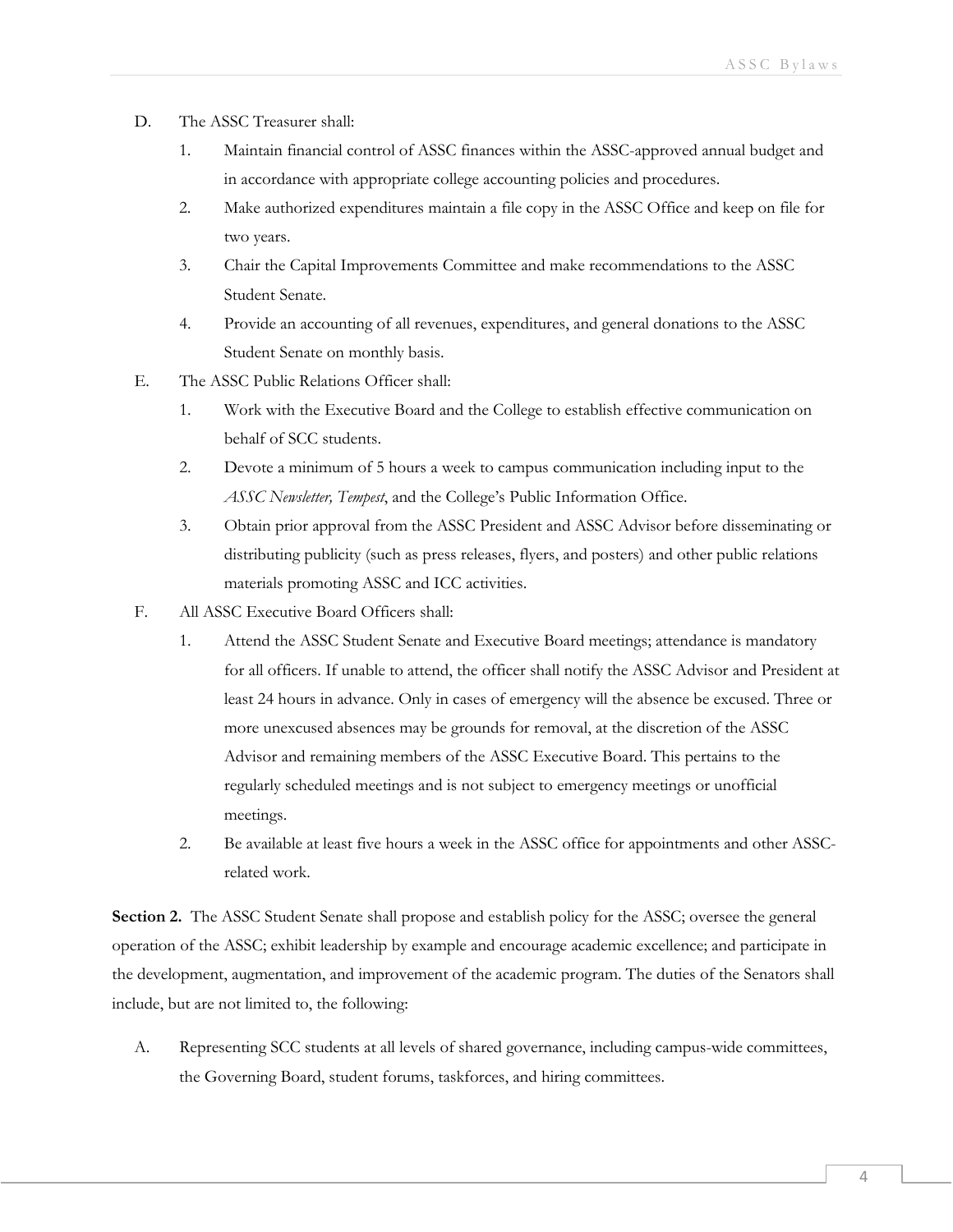- B. Attending all ASSC meetings and all assigned committee meetings. Absences must be reported 24 hours in advance to the ASSC Advisor and Executive Secretary.
- C. Being available at least three hours a week to participate in ASSC-related activities. These hours do not include the regular ASSC weekly meeting.
- D. Maintaining an ASSC bulletin board at SCC.
- E. The Governing Board Representative shall:
	- 1. Attend SCC District Governing Board meetings and report on ASSC. If unable to attend, the Representative shall request that the Student Trustee give such reports.
	- 2. Report to the Student Senate the activities of the Governing Board as they pertain to the welfare, concerns, and morale of the students and ASSC at SCC.
- F. The Student Services Senator shall:
	- 1. Attend any meetings of the SCC Student Services division requiring a student member, unless the ASSC President has appointed another student representative.
	- 2. Report to the ASSC Student Senate the activities within the Student Services division.
	- 3. Chair the Spring ASSC Election Committee, unless participating as candidate in the election.
- G. The Academic and Vocational Curriculum Senators shall:
	- 1. Attend the SCC Curriculum Committee meetings.
	- 2. Report to the ASSC Student Senate the activities of the SCC Curriculum Committee.
	- 3. Accept student body opinions on the SCC curriculum and report findings to the ASSC Student Senate and the SCC Curriculum Committee.
- H. The Diversity Affairs Senator shall:
	- 1. Attend the SCC Staff Diversity Committee meetings and Student Equity Committee meetings.
	- 2. Report to the ASSC Student Senate the activities of both committees.
	- 3. Accept student body concerns involving illegal discrimination and harassment and forward these concerns to the appropriate agencies on campus.
- I. The Business Services Senator shall:
	- 1. Attend any meetings in the Administrative and Business Services Division, including the Financial and Budget Planning Advisory Council (FABPAC), requiring a student member, unless the ASSC President has appointed another student representative.
	- 2. Report to the ASSC Student Senate the activities within the Business Services Division.
	- 3. Meet with potential and existing contract representatives along with the ASSC President and ASSC Advisor. Make appropriate recommendations and give reports from such meetings with contractors to the ASSC Student Senate.
- J. Academic Division Senators shall: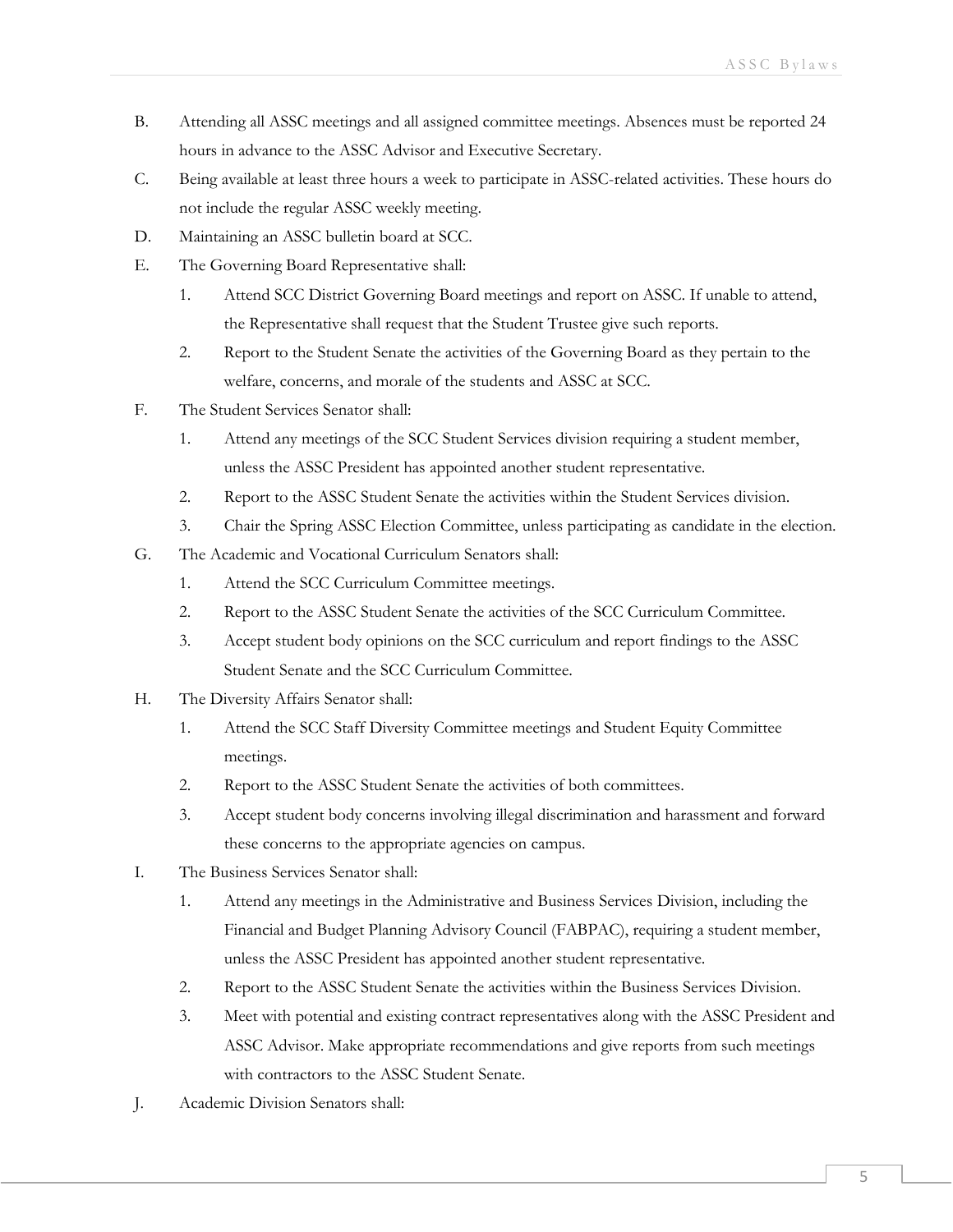- 1. Meet with their respective division chairs on a bi-weekly basis. The meeting should occur when the division chairs hold office hours and be a regularly scheduled meeting.
- 2. Report to the ASSC Student Senate the activities within their respective divisions.
- 3. Accept from the Student Body concerns about their respective divisions and share such concerns with the division Chair and/or committees.
- 4. All Senators shall be available to chair committees of the ASSC, as well as be able to participate with such committees. This also includes in the helping of such committees work and programs. And attend any such meetings as required, to include the SCC Governing Board meetings for presentations.
- K. The ASSC Student Trustee shall:
	- 1. Serve on the Executive Board.
	- 2. Attend all SCC District Governing Board Meetings.
	- 3. Attend all ASSC Student Senate and Executive Board meetings to report on the activities of the Governing Board.
	- 4. Assist the Governing Board Representative and the ASSC Secretary in maintaining a record of the SCC Governing Board proceedings.
- L. The ASSC Legislative Advocate shall:
	- 1. Serve on the Executive Board.
	- 2. Shall attend all ASSC Student Senate and Executive Board meetings to report on federal and state legislative affairs affecting students and the college.
	- 3. Represent SCC at national, statewide, and regional student meetings.
	- 4. Serve as the chairperson of the Political Activities Committees.

#### **Article IV. Standing Committees**

**Section 1.** Select Interim Committee

- A. In the case that there is no ASSC President/Vice President elected through a general election before spring semester final exams, the Student Senate shall appoint a committee to conduct elections.
- B. The Committee shall consist of at least five (5) members of ASSC and the ASSC advisor. If a Student Trustee and Legislative Advocate are elected in the Spring, they shall serve as Committee members until such time the elections are held and a President/Vice President are elected. The Senate shall appoint the Committee Chair during the spring semester.
- C. The committee must hold elections during the first full month of the fall semester according to the guidelines in the ASSC Election Code.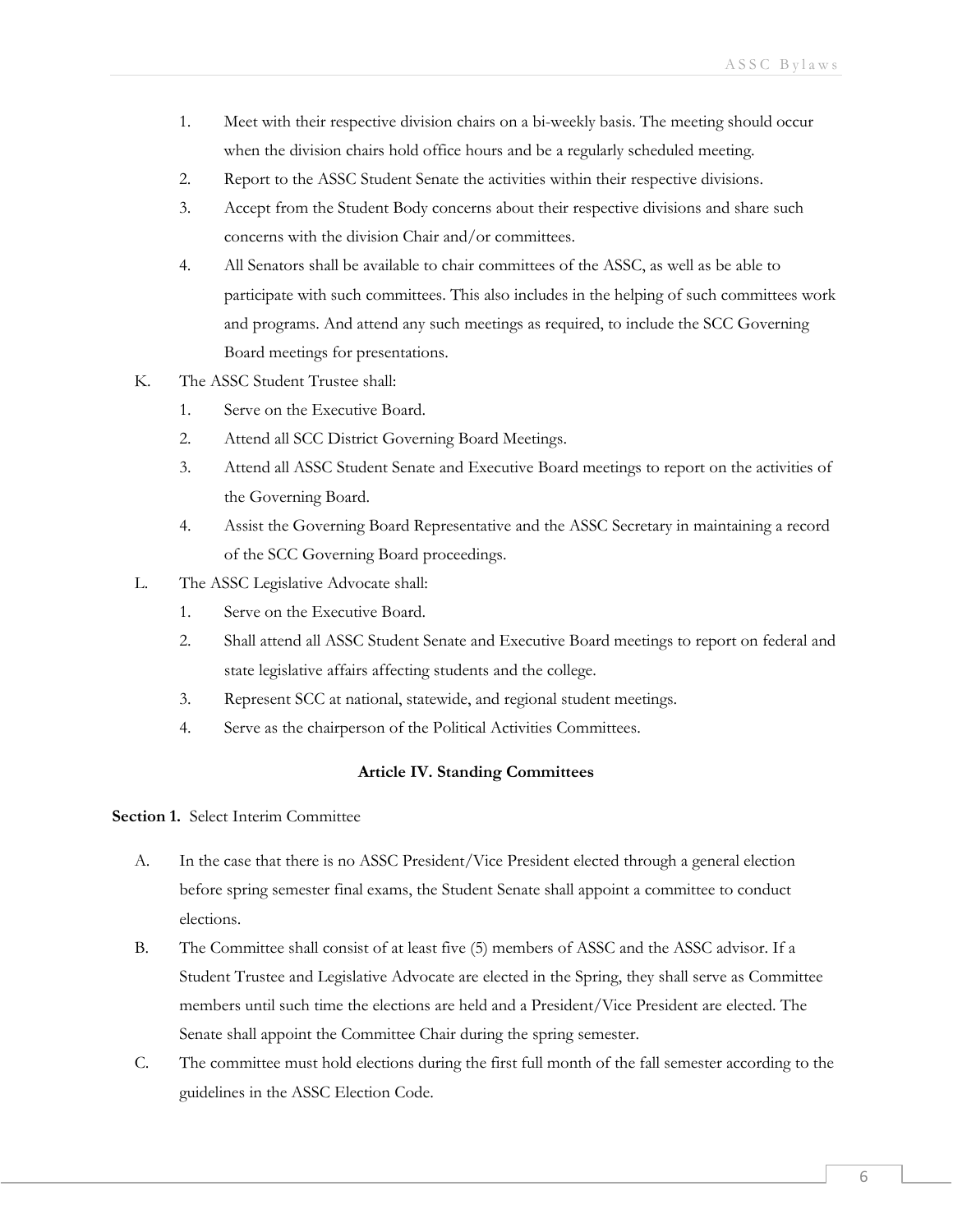- D. The Select Interim Committee shall have the power to conduct business on behalf of the Associated Students of Solano College, provided that the ASSC Advisor deems business necessary, on going, and pertinent. The first priority of the committee is to conduct elections. The Advisor will handle all other business of the ASSC until such time a President/Vice President is elected.
- E. The Committee shall collect applications for positions on the ASSC Student Senate and Executive Board.
- F. The Committee may not create a new Budget. However, if there is a Student Trustee and Legislative Advocate on the Committee, the Committee may create a new Budget with the assistance of the ASSC Advisor.

**Section 2.** The ASSC Political Activities Committee shall:

- A. Be Co-Chaired by the Legislative Advocate.
- B. Monitor and research federal and state legislative affairs affecting students and the college.
- C. Coordinate student voter registration activities at the college.
- D. Solicit from the student membership political concerns and forward them to the appropriate channels, and collaborate with other political organizations to host approved political activities.

**Section 3.** The Sports Promotion Committee shall:

- A. Be chaired by the ASSC Health & Physical Education Senator. The Chair shall work with the P.E./Athletics Dean and SCC athletic teams in promoting all SCC sporting events.
- B. Conduct on-campus advertising of Inter-Collegiate sporting events involving SCC athletic teams.

**Section 4.** The Inter-Club Council (ICC) shall:

- A. Be chaired by the ASSC Vice President.
- B. Consist of representatives of each of approved SCC clubs.
- C. Be governed by the ICC Constitution.

**Section 5.** The Club Funding Committee shall:

- A. Be chaired by the ASSC Vice President.
- B. Recommend funding for petitioning clubs based on the guidelines set by the ASSC and the Inter-Club Council Constitution.